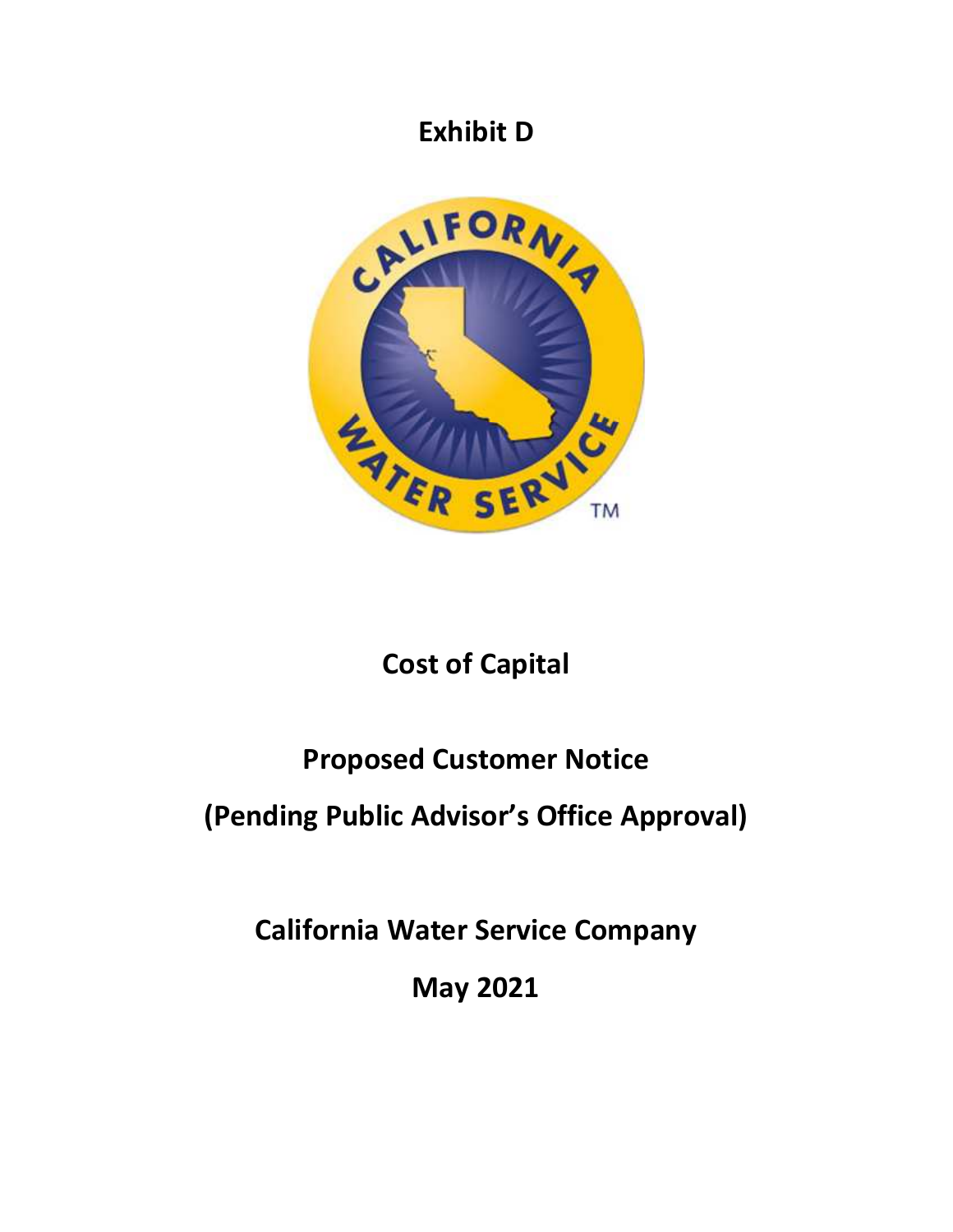### **EXHIBIT D**

### **SAMPLE CUSTOMER NOTICE (CONDITIONAL APPROVAL BY PAO)**



#### **Notice of California Water Service's Request to Increase Rates in 2022 for the Bakersfield District Cost of Capital Application (A.XX-XX-XXX)**

*Para más información sobre este aviso, póngase en contacto con su centro local de atención al cliente a (XXX) XXX-XXXX, o visite nuestro sitio de web: https://es.calwater.com*

### **Why am I receiving this notice?**

On May 3, 2021, California Water Service (Cal Water) filed its Cost of Capital (CoC) Application No. XX-XX-XXX with the California Public Utilities Commission (CPUC). Cal Water's application requests an increase in CoC, which is the rate of return the company is authorized to recover on its investments in critical infrastructure required to deliver safe and reliable water service, by 0.02% to 7.50% from the current rate of 7.48%. Overall, the proposed changes would increase Cal Water's currently authorized earnings by \$XXXXXX (X.X%).

If the CPUC approves this application, Cal Water will begin recovering these costs no sooner than January 1, 2022. This will impact your bill.

### **Why is Cal Water requesting this increase to its CoC?**

- Cal Water is required to file a CoC application every three years.
- This ensures funds are available to make critical infrastructure improvements, so water mains, wells, pumps, tanks, treatment systems, and other parts of the water system continue to provide safe, reliable water service.
- This application includes the funds needed to obtain equity and secure long-term debt (loans and financial obligations longer than one year).

### **How could this affect my water bill?**

If approved by the CPUC, the typical residential customer bill in the Bakersfield District (based on average monthly residential usage of X,XXX gallons, or X Ccf, with a 5/8" x 3/4" meter) would increase as follows. Please note this includes only service and quantity charges; your water bill may vary from this estimate due to credits and surcharges in effect. Customers using less water will see a smaller dollar/cent increase, while customers using more water will see a slightly higher dollar/cent increase. Figures may vary slightly due to rounding.

| <b>Current Bill</b> | <b>Proposed</b>        | <b>New Proposed</b> | <b>Proposed</b>               |
|---------------------|------------------------|---------------------|-------------------------------|
|                     | <i><b>Increase</b></i> | Bill                | <i><u><b>Increase</b></u></i> |
| \$XX.XX             | \$0.XX                 | SXX.XX              | 0.X%                          |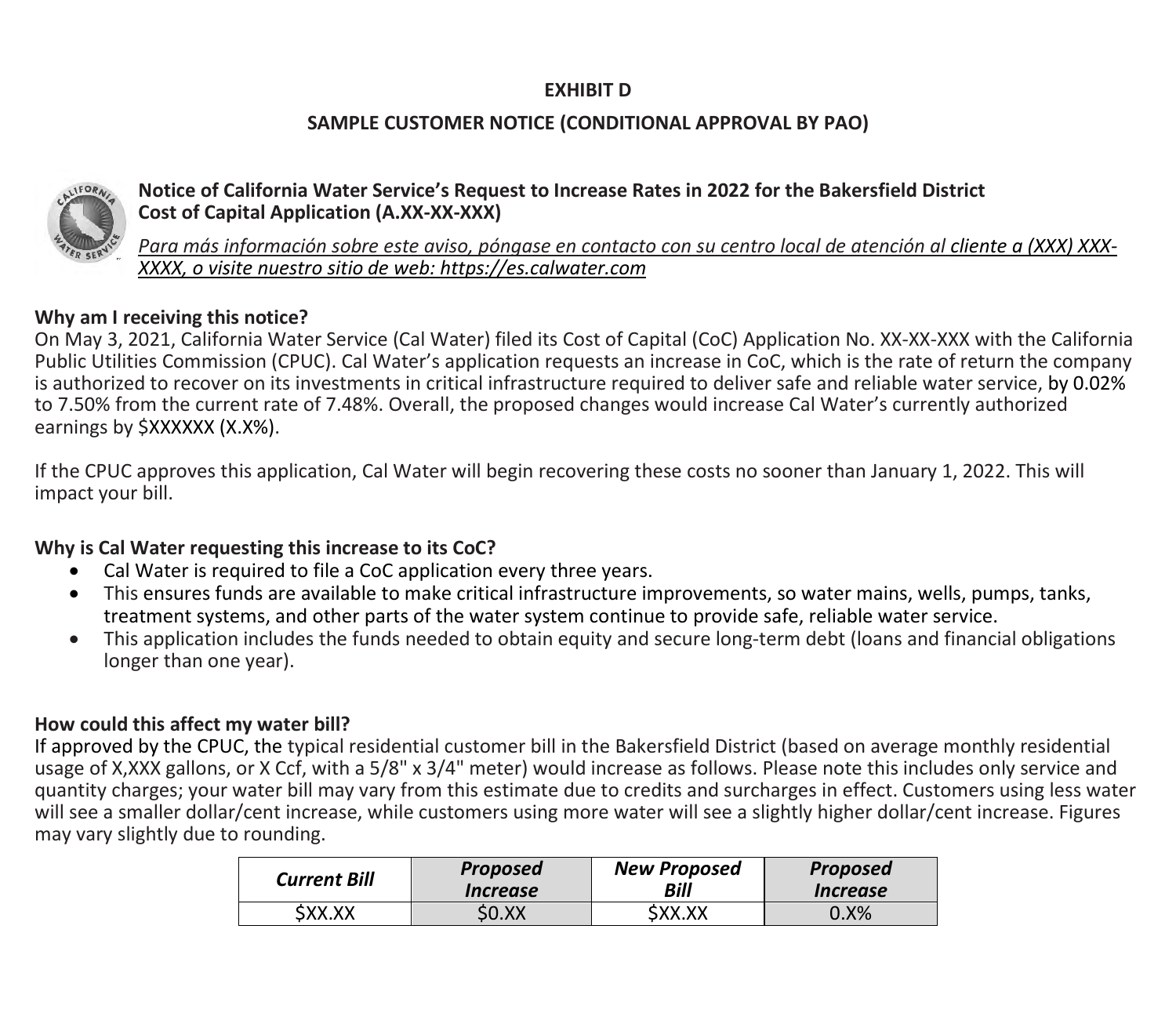The revenue request for the Bakersfield District is as follows:

|                                           | <b>Current</b>                | <b>Proposed</b>               | <b>New Proposed</b>           | <b>Proposed</b> |
|-------------------------------------------|-------------------------------|-------------------------------|-------------------------------|-----------------|
|                                           | <b>Revenue</b>                | <i><u><b>Increase</b></u></i> | Revenue                       | <b>Increase</b> |
| <b>Type of Service Provided</b>           | (in thousands)                | (in thousands)                | (in thousands)                | (as percent)    |
| <b>Residential Metered Service</b>        | <b>\$XX,XXX</b>               | <b>SXXX</b>                   | <b><i><u>\$XX,XXX</u></i></b> | 0.8%            |
| Nonresidential Metered Service*           | <b>\$XX,XXX</b>               | <b>SXXX</b>                   | <i><b>SXX,XXX</b></i>         | 0.8%            |
| Flat Service (if applicable)              | <b>\$XX,XXX</b>               | <b>SXXX</b>                   | <b><i>SXX,XXX</i></b>         | 0.8%            |
| Recycled Water Service (if<br>applicable) | <b><i><u>\$XX,XXX</u></i></b> | <b><i><u>SXXX</u></i></b>     | <b><i>SXX,XXX</i></b>         | $0.8\%$         |

\*Nonresidential metered service applies to all customer classes that are not residential (such as business, multi-family, and public authority customers) and do not have a separate tariff.

#### **How does this process work?**

This application will be assigned to a CPUC Administrative Law Judge who will consider proposals and evidence presented during the formal hearing process. The Administrative Law Judge will issue a proposed decision that may adopt Cal Water's application, modify it, or deny it. Any CPUC Commissioner may sponsor an alternate decision with a different outcome. The proposed decision, and any alternate decisions, will be discussed and voted upon by the CPUC Commissioners at a public CPUC Voting Meeting.

Parties to the proceeding are currently reviewing Cal Water's application, including the Public Advocates Office, which is an independent consumer advocate within the CPUC that represents customers to obtain the lowest possible rate for service consistent with reliable and safe service levels. For more information, regarding the Public Advocates Office please call (415) 703-1584, email PublicAdvocatesOffice@cpuc.ca.gov, or visit PublicAdvocates.cpuc.ca.gov.

#### **Where can I get more information? Contact Cal Water:**

Phone: (XXX) XXX-XXXX Email: infoXX@calwater.com Mail: 1720 North First Street, San Jose, CA, 95112

A copy of the application and any related documents may also be reviewed at www.calwater.com/XXX.

### **Contact CPUC:**

Please visit **cpuc.ca.gov/XXX** to submit a comment about this proceeding on the CPUC Docket Card. Here you can also view documents and other public comments related to this proceeding. Your participation by providing your thoughts on Cal Water's request can help the CPUC make an informed decision.

If you have questions about CPUC processes, you may contact the CPUC's Public Advisor's Office at: Phone: **1-866-849-8390** (toll-free) or **1-415-703-2074** Email: Public.Advisor@cpuc.ca.gov